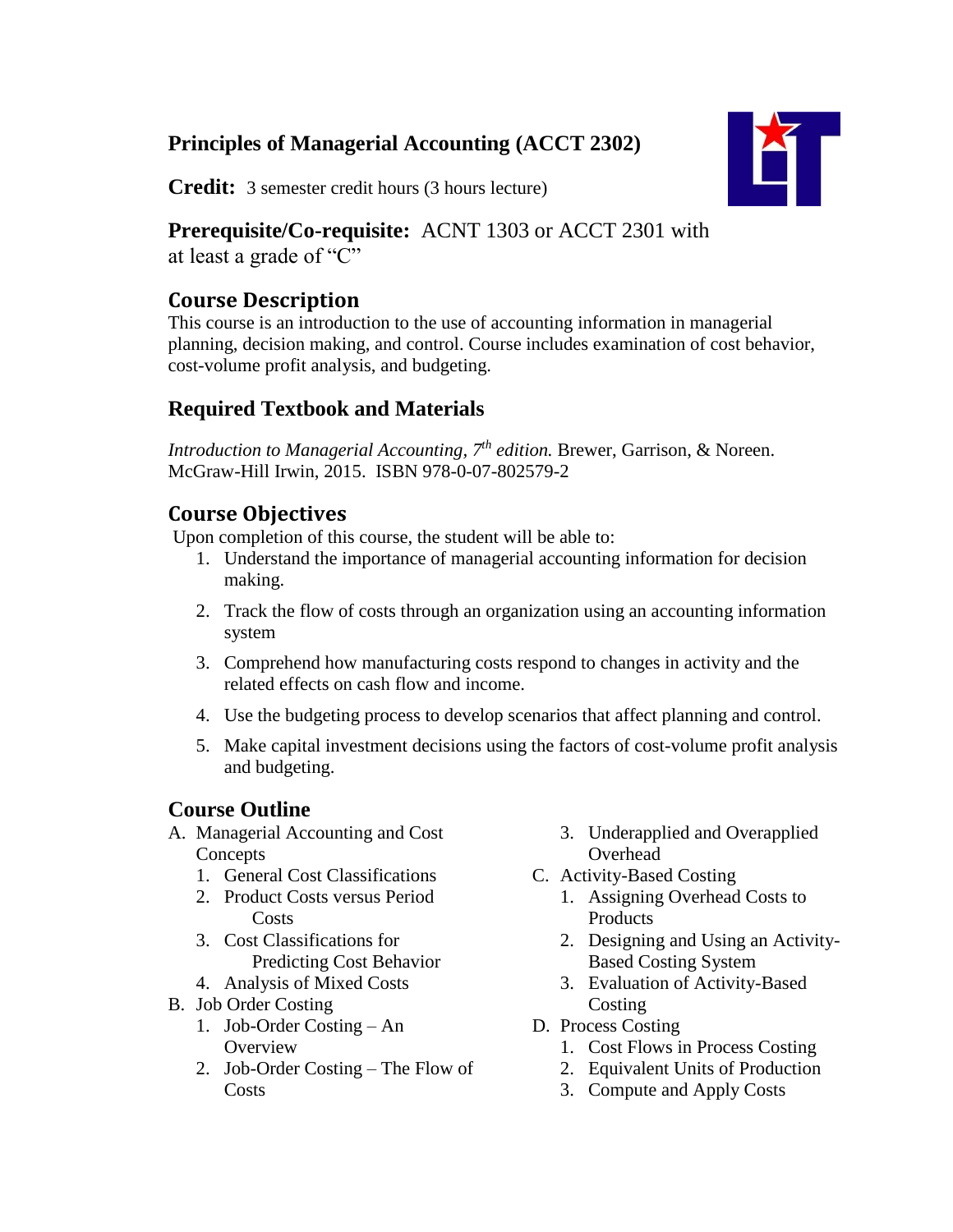#### **ACCT 2302**

Course Syllabus

- E. Cost-Volume-Profit Relationships
	- 1. The Basics of Cost-Volume-Profit Analysis
	- 2. Target Profit and Break-even Analysis
	- 3. Sales Mix
- F. Variable Costing and Segment Reporting
	- 1. Overview
	- 2. Reconciliation of Variable Costing with Absorption Costing Income
	- 3. Segmented Income Statements
- G. Profit Planning
	- 1. Basic Framework of Budgeting
	- 2. Preparing the Master Budget
	- 3. Variable Costing and Segment Reporting
- H. Flexible Budgets, Standard Costs, and Variance Analysis
	- 1. The Variance Analysis Cycle
	- 2. Flexible Budget Variances
	- 3. Using Standard Costs
- I. Performance Measurement in Decentralized Organizations

### **Course Evaluation**

Final grades will be calculated according to the following criteria:

| 4 Exams    | 80% |
|------------|-----|
| Final Exam | 20% |

### **Grade Scale**

| $90 - 100$ | $\mathsf{A}$  |
|------------|---------------|
| $80 - 89$  | B             |
| $70 - 79$  | $\mathcal{C}$ |
| $60 - 69$  | Ð             |
| $0 - 59$   | F             |

#### **Course Requirements**

1. Build accounting foundations necessary to analyze and record business transactions.

- 1. Decentralization in Organizations
- 2. Responsibility Accounting
- 3. ROI Return on Investment
- J. Differential Analysis: The Key to Decision Making
	- 1. Cost Concepts for Decision Making
	- 2. The Make or Buy Decision
	- 3. Opportunity Cost
- K. Capital Budgeting Decisions
	- 1. Planning Investments
	- 2. The Net Present Value Method
	- 3. Ranking Investment Projects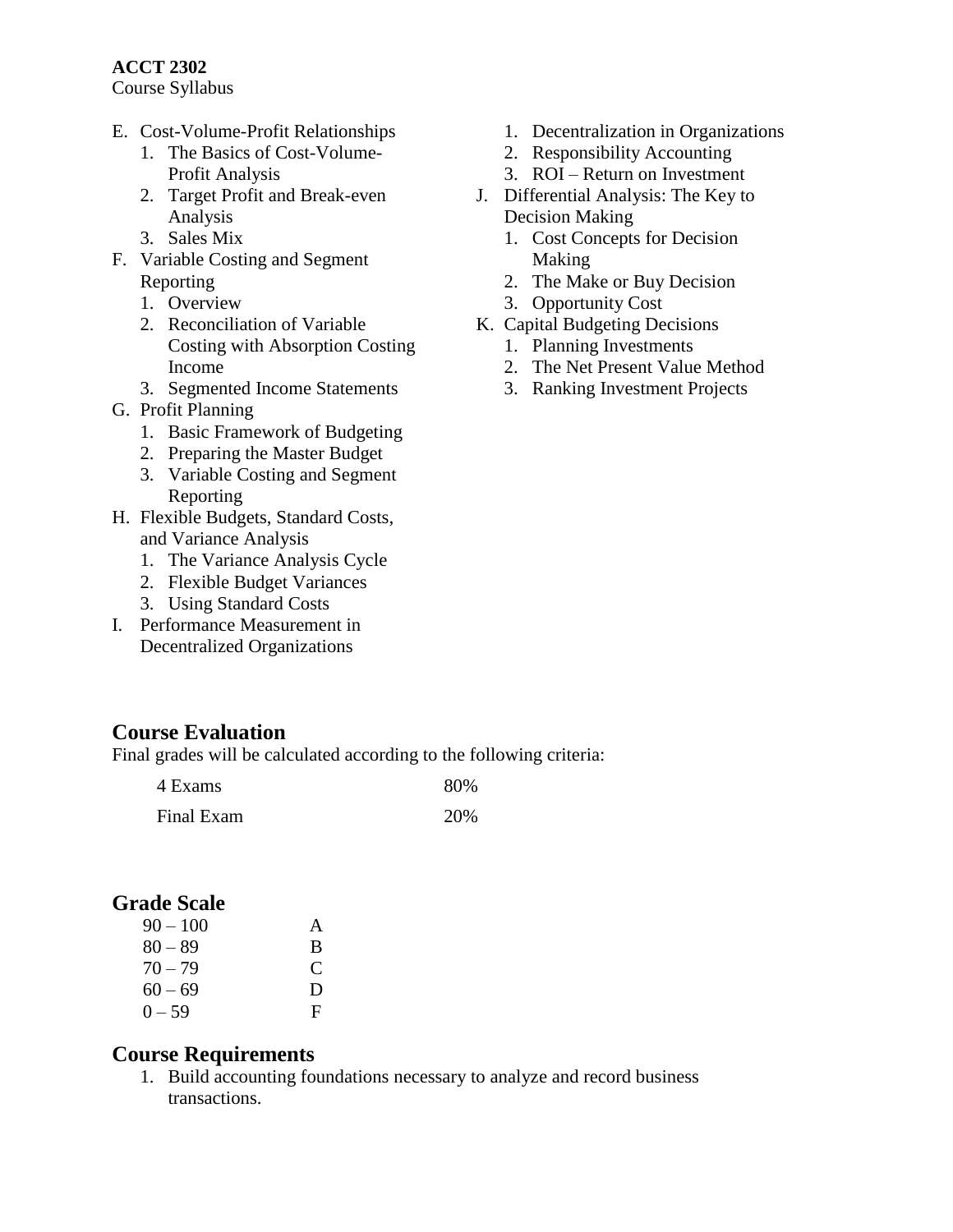#### **ACCT 2302**

Course Syllabus

- 2. Prepare financial statements such as the Balance Sheet, Income Statement and the Statement of Owner's Equity.
- 3. Weekly Access to Blackboard Website

### **Course Policies**

- 1. Purchase required materials including textbook and supplements.
- 2. Proper classroom decorum will be maintained at all times.
- 3. *Absolutely no disruptions* will be tolerated. Disruptive students will be asked to leave.
- 4. No food, drinks, or use of tobacco products in class.
- 5. Beepers, telephones, headphones, and any other electronic devices *must be turned off* while in class.
- 6. Do not bring children to class.
- 7. Homework Policy: All homework should be completed and brought to class for review by the date assigned by the instructor. Homework may be collected and graded randomly.
- 8. Assignments Policy: Late assignments will not be accepted. Students that turn in an assignment late will receive a grade of '0'. Occasionally, the instructor may have an assignment to be completed in-class for a grade. If you are absent for the class when an assignment is given, you will receive a zero. Any missed in-class assignments and/or quizzes will be not be given the opportunity to be made-up.
- 9. Test Policy: Makeup exams will not be given. Missed exams will result in a grade of '0'.
- 10. Attendance Policy: Attendance will be taken at the beginning of each class period. If a student is tardy to class or misses a class altogether, that student is still responsible for all work and/or discussion missed. It is the student's responsibility to determine what it is he or she missed, not the instructor's. *The instructor will not take additional time outside of class to inform an absent student of what occurred during the class period.* The best source of missed material or assignments is a classmate.
- 11. Classroom Policy: Classroom computers are to be used exclusively for educational purposes during the scheduled class period. Unauthorized use of the internet is prohibited, such as social networking (MySpace, Facebook, etc.), gaming, music download sites and pornography. Feel free to use the classroom printer as needed, however, there should be no printing once the class period has begun.
- 12. If you wish to drop a course, the student is responsible for initiating and completing the drop process. If you stop coming to class and fail to drop the course, you will earn an 'F' in the course.
- 13. Additional class policies as defined by the individual course instructor.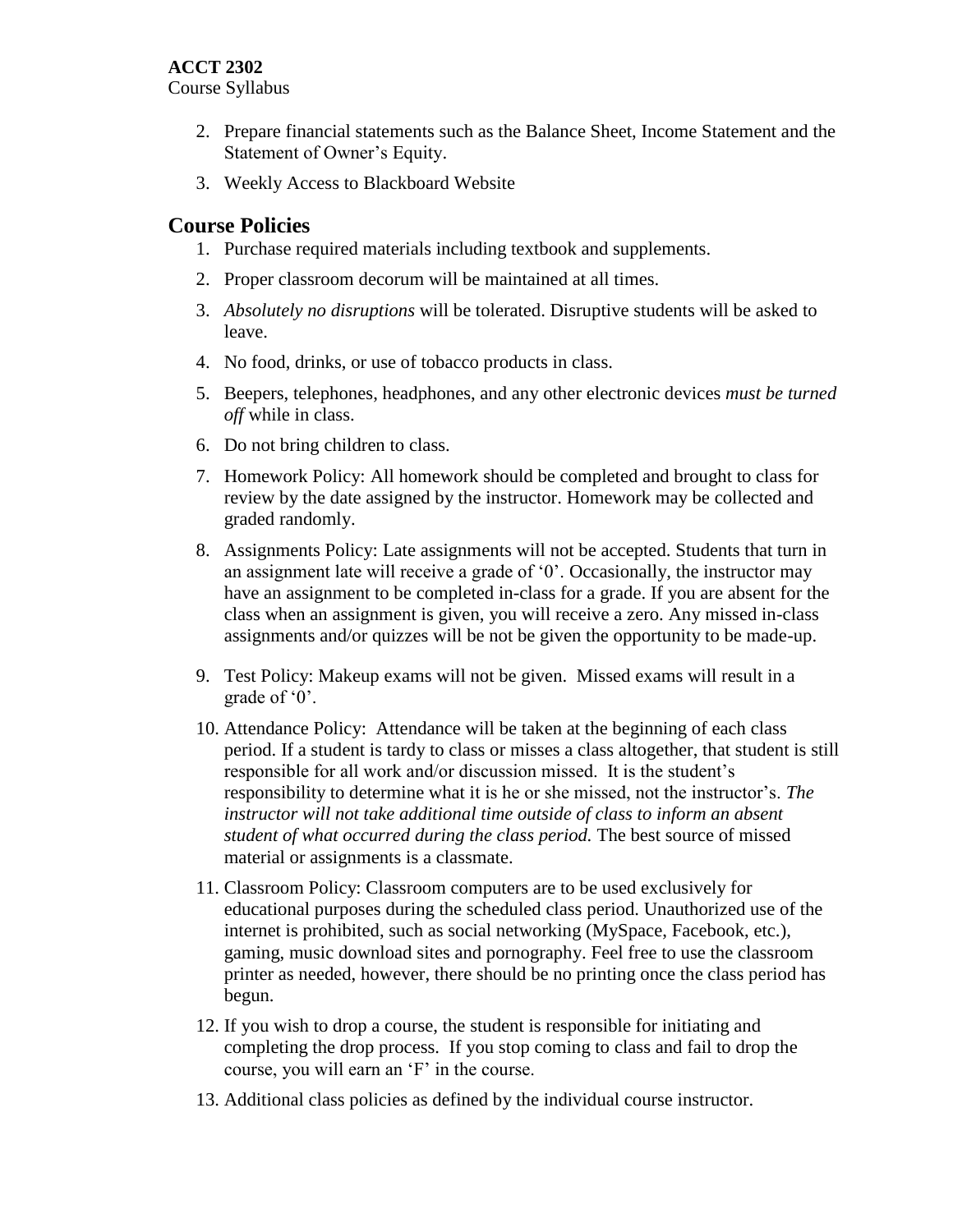#### **Disabilities Statement**

The Americans with Disabilities Act of 1992 and Section 504 of the Rehabilitation Act of 1973 are federal anti-discrimination statutes that provide comprehensive civil rights for persons with disabilities. Among other things, these statutes require that all students with documented disabilities be guaranteed a learning environment that provides for reasonable accommodations for their disabilities. If you believe you have a disability requiring an accommodation, please contact the Special Populations Coordinator at (409) 880-1737 or visit the office in Student Services, Cecil Beeson Building.

### **Course Schedule**

| Date | Topic                                                         |                | Chapter Homework                            |
|------|---------------------------------------------------------------|----------------|---------------------------------------------|
|      | 14-Jan Introduction                                           |                |                                             |
|      | 19-Jan Managerial Accounting and Cost Concepts                | $\mathbf{1}$   |                                             |
|      | 21-Jan Managerial Accounting and Cost Concepts                | 1              | Ex. 3, 4, 5, 6, 7, 12                       |
|      | 26-Jan Job Order Costing                                      | $\overline{2}$ |                                             |
|      | 28-Jan Job Order Costing                                      | $\overline{2}$ | Ex. 7, 11, 10, 14, 19                       |
|      | 2-Feb Activity Based Costing                                  | 3              |                                             |
|      | 4-Feb Activity Based Costing                                  | 3              | Ex. 2, 5, 8, 6, 7                           |
|      | 9-FeblEXAM I                                                  | $1 - 3$        |                                             |
|      | 11-Feb Process Costing                                        | 4              |                                             |
|      | 16-Feb Process Costing                                        | 4              | Ex. 2, 3, 4, 12, Pr. 13A                    |
|      | 18-Feb CVP Relationships                                      | 5              |                                             |
|      | 23-Feb CVP Relationships                                      | 5              | Ex. 1,18, 15, 13, Pr. 22A                   |
|      | 25-Feb Variable Costing and Segment Reporting                 | 6              |                                             |
|      | 1-Mar Variable Costing and Segment Reporting                  | 6              | Ex. 1, 2, 3, 4, 9; Pr.19A                   |
|      | 3-Mar EXAM II                                                 | $4 - 6$        |                                             |
|      | 8-Mar Master Budgeting                                        | $\overline{7}$ |                                             |
|      | 10-Mar Master Budgeting                                       | $\overline{7}$ | Ex. 1(1), 3, 10; Pr. 17A (1, 2), 19A (1, 2) |
|      | 15-Mar No Class Spring Break                                  |                |                                             |
|      | 17-Mar No Class Spring Break                                  |                |                                             |
|      | 22-Mar Flex Budgets, Standard Costs, Variance Analysis        | 8              |                                             |
|      | 24-Mar Flex Budgets, Standard Costs, Variance Analysis        | 8              | Ex. 2, 3, 6, 13; Pr. 18A                    |
|      | 29-Mar Performance Measurement in Decentralized Organizations | 9              |                                             |
|      | 31-Mar Performance Measurement in Decentralized Organizations | 9              | Ex. 1, 3, 6, 7, 8, 12                       |
|      | 5-Apr EXAM III                                                | $7-9$          |                                             |
|      | 7-Apr Differential Analysis                                   | 10             |                                             |
|      | 12-Apr Differential Analysis                                  | 10             | Ex. 2, 3, 9, 15, 17                         |
|      | 14-Apr Capital Budgeting                                      | 11             |                                             |
|      | 19-Apr Capital Budgeting                                      | 11             | Ex. 1, 2, 3, 6, 10, 11                      |
|      | 21-Apr Statement of Cashflows                                 | 12             |                                             |
|      | 26-Apr Statement of Cashflows                                 | 12             | Ex. 2, 3                                    |
|      | 28-Apr EXAM IV                                                | $10 - 12$      |                                             |
|      | 3-May Financial Statement Analysis                            | 13             |                                             |
|      | 5-May Financial Statement Analysis                            | 13             |                                             |
|      | 12-May FINAL EXAM                                             | $1 - 13$       |                                             |